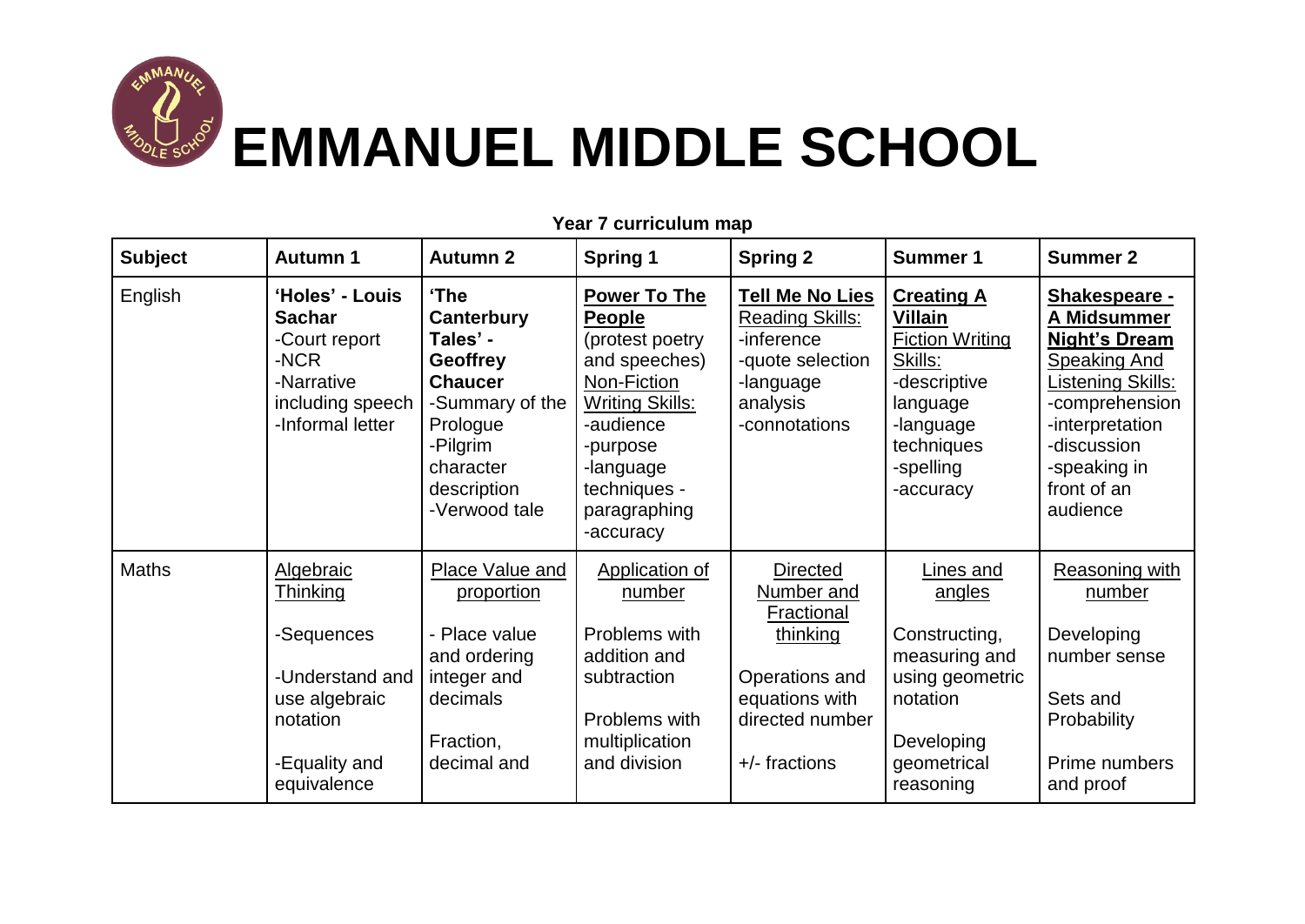

## **EMMANUEL MIDDLE SCHOOL**

|                     |                                                                                                                                      | percentage<br>equivalence                           | fractions and<br>percentages of<br>amounts.                       |                                     |                                                                   |                                                                             |  |
|---------------------|--------------------------------------------------------------------------------------------------------------------------------------|-----------------------------------------------------|-------------------------------------------------------------------|-------------------------------------|-------------------------------------------------------------------|-----------------------------------------------------------------------------|--|
| Science             | Particle Theory<br>Separating<br>mixtures<br>Cells                                                                                   | Cells<br>Energy<br><b>Transfers</b><br>Energy costs | <b>Genes Variation</b><br>Movement<br>Acids and<br><b>Alkalis</b> | Gravity<br>Speed<br><b>Universe</b> | Current<br>Voltage and<br>Resistance<br>Light<br>Earth rock cycle | Metals and non-<br>metals<br>Plant<br>reproduction<br>Human<br>reproduction |  |
| Art                 | Cityscapes                                                                                                                           | Cityscapes                                          | African art                                                       | African art                         | Art from other<br>cultures                                        | Art from other<br>cultures                                                  |  |
| Computer<br>science | <b>Scratch Binary</b>                                                                                                                |                                                     | <b>Microbits</b>                                                  | Data Handling                       | Build a PC                                                        | Web Design                                                                  |  |
| DT                  | Textiles:<br>Food: food science through cooking. Healthy eating and nutrition. (Bread /<br>Product design:<br>scones / fish fingers) |                                                     |                                                                   |                                     |                                                                   |                                                                             |  |
| French              | <b>Transition from</b><br><b>KS2 &amp;</b><br>Development of<br><b>Grammar &amp; LLS</b>                                             | Personal ID                                         | Mon collège                                                       | Ma routine<br>quotidienne           | Ma ville                                                          | Les grandes<br>vacances                                                     |  |